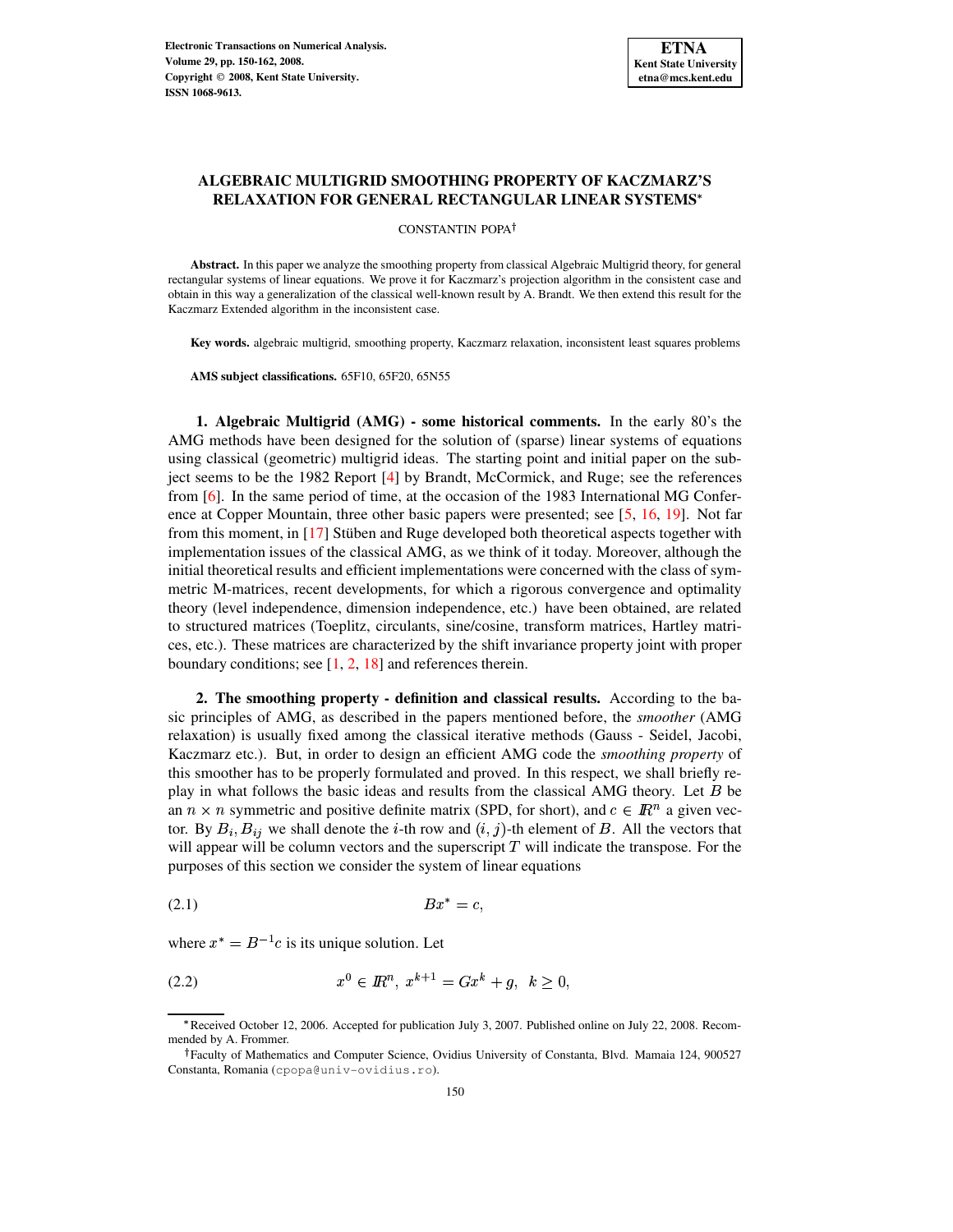or componentwise

$$
x_i^{k+1}=g_i+\sum_{j=1}^n G_{ij}x_j^k,
$$

be a (convergent) relaxation scheme for [\(2.1\)](#page-0-0). Denoting by  $\langle \cdot, \cdot \rangle$ ,  $\|\cdot\|$  the Euclidean scalar product and norm, respectively, we define the energy norms  $\|\cdot\|_B$  and  $\|\cdot\|_{D^{-1}}$ 

<span id="page-1-6"></span>(2.3) 
$$
\| z \|_{B} = \sqrt{\langle Bz, z \rangle}, \quad \| z \|_{D^{-1}} = \sqrt{\langle D^{-1}z, z \rangle}, \ z \in \mathbb{R}^{n},
$$

where

$$
D = diag(B) = diag(B_{11}, \ldots, B_{nn}).
$$

REMARK 2.1. This special (diagonal) choice of  $D$  is related to the classical approach considered in  $[17]$ . But, it can be replaced by any positive definite matrix D (see Remark 2 in [\[1\]](#page-11-5) and also [\[2\]](#page-11-6)). This further degree of flexibility could be useful for refining the convergence results.

Let x be a given approximation of  $x^*$ ,  $\bar{x}$  the one obtained after one step of the relaxation scheme [\(2.2\)](#page-0-1) applied to x and  $e, \bar{e}, r$  the corresponding errors and residual defined by

<span id="page-1-5"></span>(2.4) 
$$
e = x - x^*, \ \ r = Be = Bx - c, \ \ \bar{e} = \bar{x} - x^*.
$$

DEFINITION 2.2. *We say that the relaxation scheme [2.2](#page-0-1) satisfies the* **smoothing property** (SP, for short) for the system ([2.1](#page-0-0)) if there is a constant  $\alpha > 0$  (independent of the *dimension of* -*) such that*

<span id="page-1-0"></span>
$$
(2.5) \t\t\t ||\bar{e}||_B^2 \leq ||e||_B^2 - \alpha ||r||_{D^{-1}}^2.
$$

In what follows we shall present classical results about the SP property for some well-known relaxation schemes of the type [\(2.2\)](#page-0-1).

**Gauss-Seidel**. Let  $x^0 \in \mathbb{R}^n$ ; for  $k = 0, 1, \ldots$  do

<span id="page-1-1"></span>(2.6) 
$$
x_i^{k+1} = \frac{1}{B_{ii}} \left[ c_i - \sum_{j < i} B_{ij} x_j^{k+1} - \sum_{j > i} B_{ij} x_j^k \right], \forall i = 1, \dots, n.
$$

**SOR**. Let  $x^0 \in I\!\!R^n$ ; for  $k = 0, 1, \ldots$  do

<span id="page-1-2"></span>
$$
(2.7) \t x_i^{k+1} = (1 - \omega)x_i^k + \frac{\omega}{B_{ii}} \left[ c_i - \sum_{j < i} B_{ij} x_j^{k+1} - \sum_{j > i} B_{ij} x_j^k \right], \forall i = 1, \dots, n.
$$

**Kaczmarz**. Let  $x^0 \in \mathbb{R}^n$ ; for  $k = 0, 1, \dots$  do

<span id="page-1-4"></span>(2.8) 
$$
\begin{cases} x^{k,0} = x^k \\ x^{k,i} = x^{k,i-1} - \frac{\langle x^{k,i-1}, B_i \rangle - c_i}{\langle B_i, B_i \rangle} B_i, i = 1, ..., n. \\ x^{k+1} = x^{k,n} \end{cases}
$$

<span id="page-1-3"></span>The following result analyzes property [\(2.5\)](#page-1-0) for the Gauss-Seidel relaxation (for the proof see [\[7\]](#page-11-7) and [\[21,](#page-12-2) Theorem A.3.1, p. 436]).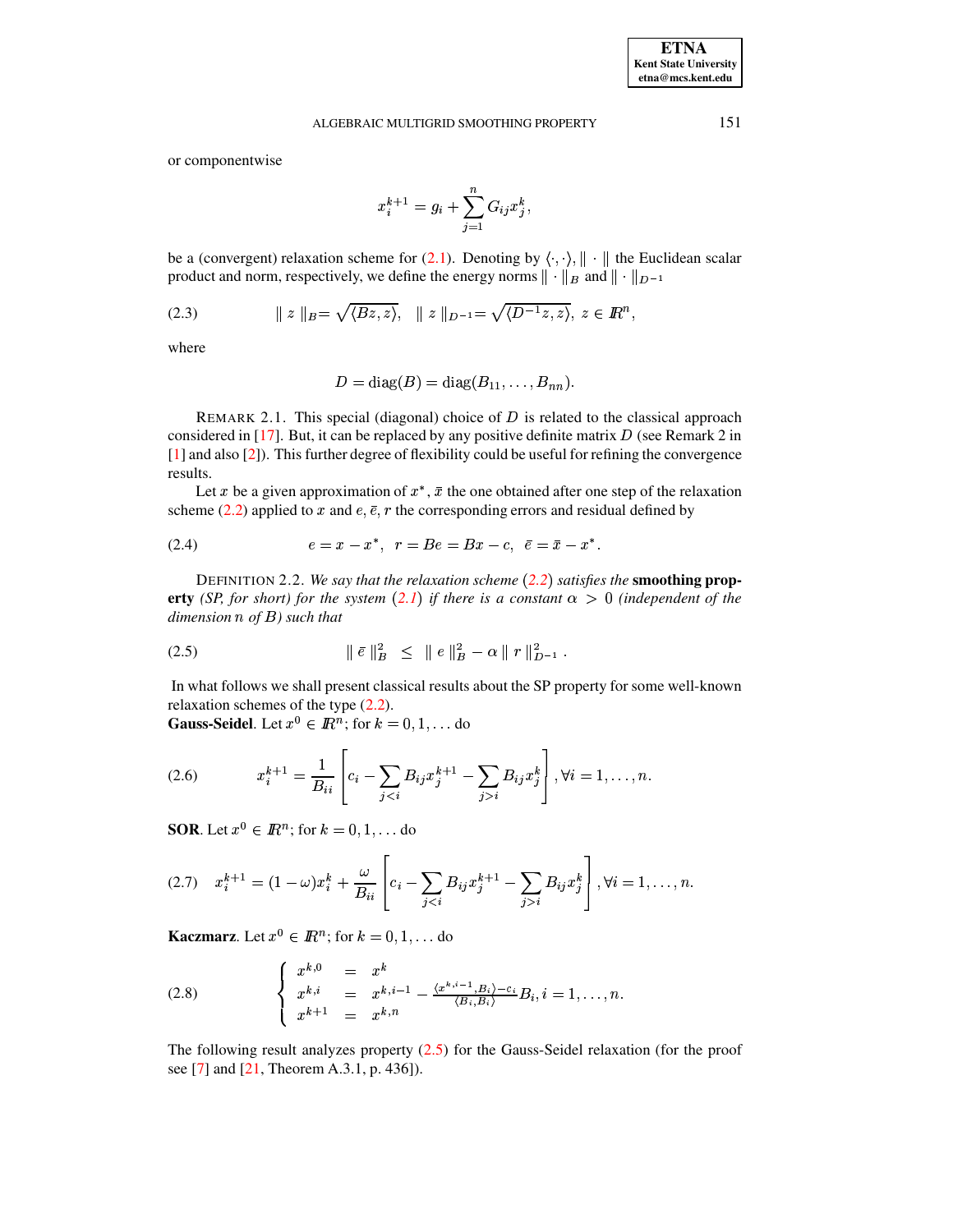THEOREM 2.3. *Gauss-Seidel relaxation [2.6](#page-1-1) for the system [2.1](#page-0-0) satisfies [2.5](#page-1-0) with*  $\alpha = \gamma_0$  given by

<span id="page-2-5"></span>(2.9) 
$$
\gamma_0 = \frac{1}{(1 + \gamma_-(B))(1 + \gamma_+(B))}
$$

*and*

<span id="page-2-1"></span>(2.10) 
$$
\gamma_{-}(B) = \max_{1 \leq i \leq n} \sum_{j < i} \frac{|B_{ij}|}{B_{ii}}; \ \ \gamma_{+}(B) = \max_{1 \leq i \leq n} \sum_{j > i} \frac{|B_{ij}|}{B_{ii}}.
$$

In  $[11]$  we extended the above theorem for SOR relaxation [\(2.7\)](#page-1-2) in the following way:

THEOREM 2.4. *The SOR relaxation* ([2.7](#page-1-2)) *for the system* ([2.1](#page-0-0)) *satisfies* ([2.5](#page-1-0)) *with*  $\alpha = \delta_0$ *given by*

<span id="page-2-2"></span>
$$
\delta_0 = \frac{\omega(2-\omega)}{(1+\delta_-(B))(1+\delta_+(B))}
$$

*and*

<span id="page-2-0"></span>
$$
(2.11) \t\t\t\t\t\delta_{-}(B) = \max_{1 \leq i \leq n} \sum_{j < i} \frac{|B_{ij}|}{\sqrt{B_{ii}B_{jj}}}; \ \ \delta_{+}(B) = \max_{1 \leq i \leq n} \sum_{j > i} \frac{|B_{ij}|}{\sqrt{B_{ii}B_{jj}}}.
$$

REMARK 2.5. If the matrix B satisfies  $B_{ii} = B_{jj}$ ,  $\forall i, j = 1, ..., n$  (as is the case in some finite differences approximations of boundary value problems or Toeplitz circulant problems), then the constants  $\delta_-(B), \delta_+(B)$  from  $(2.11)$  $(2.11)$  $(2.11)$  are equal with  $\gamma_-(B), \gamma_+(B)$  from  $(2.10)$  $(2.10)$  $(2.10)$ , respectively. Thus, in this case Theorem [2.4](#page-2-2) is an extension of Theorem [2.3](#page-1-3) for SOR relaxation.

In order to derive an SP for Kaczmarz relaxation [\(2.8\)](#page-1-4), we shall consider a general invertible matrix A (not necessarily SPD),  $b \in \mathbb{R}^n$  a given vector and the linear system

<span id="page-2-3"></span>
$$
(2.12) \t\t Ax^* = b,
$$

with  $x^*$  its unique solution. For a given approximation x of  $x^*$  from [\(2.12\)](#page-2-3), let  $\bar{x}$  be the approximation of  $x^*$  obtained after a Kaczmarz step [\(2.8\)](#page-1-4) applied to  $x$  and  $e = x - x^*$ ,  $\bar{e} = \bar{x} - x^*$  and  $r = Ae$  the corresponding errors and residual (see [\(2.4\)](#page-1-5)). The following theorem was first proved in [\[7\]](#page-11-7). But, we shall present in what follows another, more detailed proof required for the results described in section 2 of the paper; see also Remark [2.9](#page-4-0) below.

<span id="page-2-8"></span>THEOREM 2.6. *Using the above definitions and notation, Kaczmarz relaxation [2.8](#page-1-4) for the system*  $(2.12)$  $(2.12)$  $(2.12)$  *satisfies the following smoothing property*  $(\text{of the type } (2.5))$  $(\text{of the type } (2.5))$  $(\text{of the type } (2.5))$ 

<span id="page-2-6"></span>(2.13) 
$$
\|\bar{e}\|^2 \leq \|e\|^2 - \tilde{\gamma}_0 \|\tilde{D}^{\frac{1}{2}}r\|^2,
$$

*where*

<span id="page-2-4"></span>(2.14) 
$$
\tilde{D} = \text{diag}(\frac{1}{\|A_1\|^2}, \dots, \frac{1}{\|A_n\|^2}),
$$

<span id="page-2-9"></span>(2.15) 
$$
\tilde{\gamma}_0 = \frac{1}{(1 + \tilde{\gamma}_{-}(A))(1 + \tilde{\gamma}_{+}(A))}
$$

*and*

<span id="page-2-7"></span>
$$
(2.16) \qquad \tilde{\gamma}_{-}(A) = \max_{1 \leq i \leq n} \sum_{j < i} \frac{|\langle A_i, A_j \rangle|}{\|A_i\|^2}, \ \ \tilde{\gamma}_{+}(A) = \max_{1 \leq i \leq n} \sum_{j > i} \frac{|\langle A_i, A_j \rangle|}{\|A_i\|^2}.
$$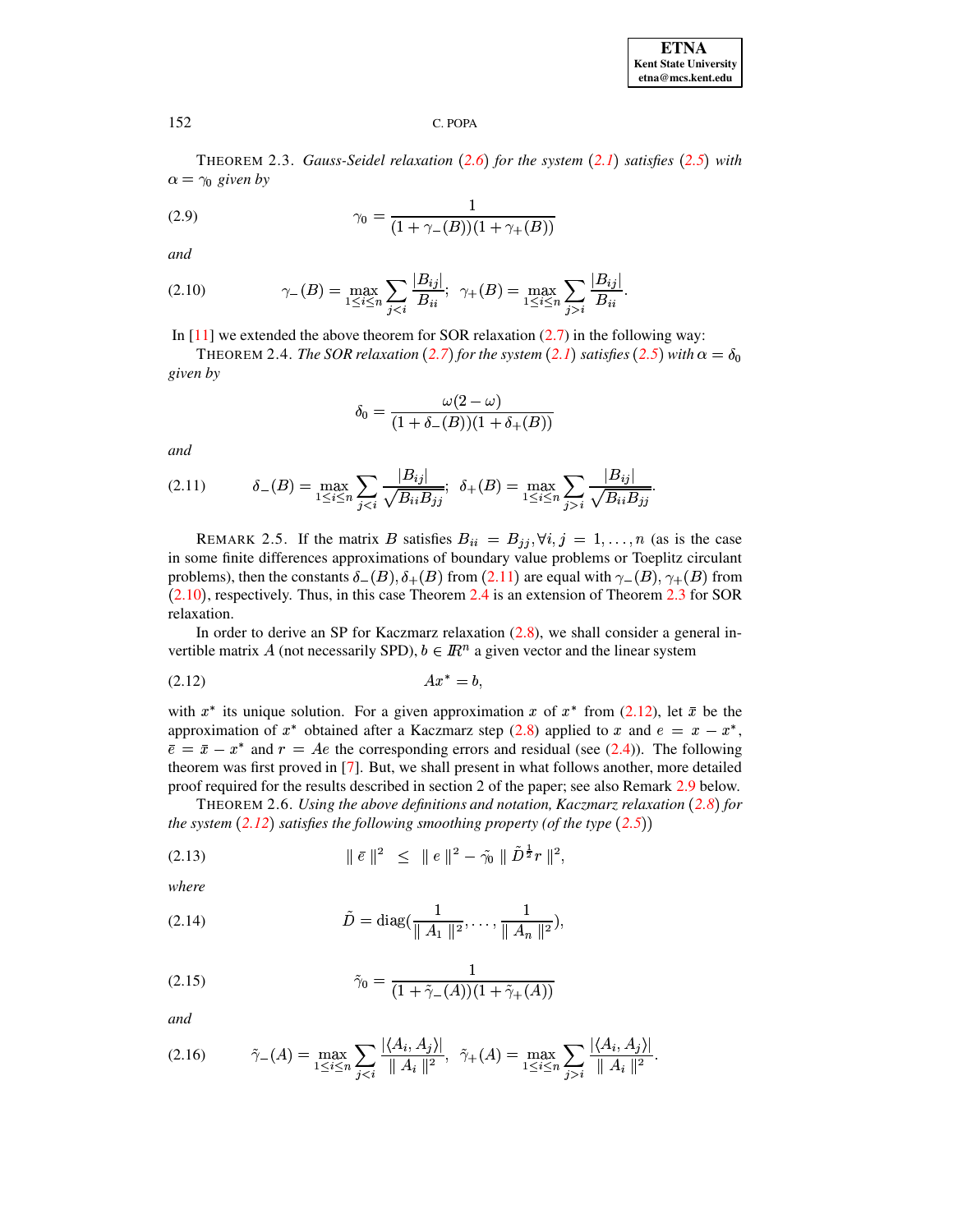*Proof.* Let  $g_i = (0, \ldots, 1, \ldots, 0)^T \in \mathbb{R}^n, i = 1, \ldots, n$  be the canonical basis. We first observe that, because of the symmetry of B,  $Bg_i = B_i$  the expression [\(2.6\)](#page-1-1) can be written as follows:  $x^0 \in \mathbb{R}^n$  given; for  $k = 0, 1, \dots$  do

<span id="page-3-0"></span>(2.17) 
$$
\begin{cases} x^{k,0} = x^k \\ x^{k,i} = x^{k,i-1} - \frac{\langle Bx^{k,i-1} - c, g_i \rangle}{\langle Bg_i, g_i \rangle} g_i, \ i = 1, \ldots, n. \\ x^{k+1} = x^{k,n} \end{cases}
$$

Now, if we write the system  $(2.12)$  in the form

<span id="page-3-2"></span>
$$
(2.18) \t\t (AAT)y^* = b, \t x^* = ATy^*,
$$

and we apply to it Gauss-Seidel relaxation [\(2.17\)](#page-3-0) ( $B = AA^T$ ,  $c = b$ ) with the initial approximation  $y^0$ , we get

<span id="page-3-1"></span>
$$
(2.19) \qquad \begin{cases} \begin{array}{rcl} y^{k,0} & = & y^k \\ y^{k,i} & = & y^{k,i-1} - \frac{\langle A^T y^{k,i-1}, A_i \rangle - b_i}{\|A_i\|^2} g_i, \ i = 1, \dots, n. \end{array} \\ y^{k+1} & = & y^{k,n} \end{array}
$$

If we multiply from the left in [\(2.19\)](#page-3-1) by  $A<sup>T</sup>$  and replace the terms of the form  $A<sup>T</sup> y<sup>k, i</sup>$  by  $x<sup>k, i</sup>$ , we obtain exactly the Kaczmarz step  $(2.8)$  applied to the system  $(2.12)$ . Thus, the Kaczmarz step [\(2.8\)](#page-1-4) applied to the system [\(2.12\)](#page-2-3) with an initial approximation of the form  $x^0 = A^T y^0$ , for some  $y^0 \in \mathbb{R}^n$  is equivalent to the Gauss-Seidel step [\(2.17\)](#page-3-0) applied to the system [\(2.18\)](#page-3-2), with the initial approximation  $y^0$  and setting  $x^{k+1} = A^T y^{k+1}$ . But, because the matrix  $AA^T$ is SPD, we can apply Theorem [2.3](#page-1-3) for the Gauss-Seidel iteration and get (see  $(2.5)$  and  $(2.3)$ )

<span id="page-3-3"></span>
$$
(2.20)\qquad \qquad \langle (AA^T)\bar{f}, \bar{f} \rangle \le \langle (AA^T)f, f \rangle - \tilde{\gamma}_0 \langle \tilde{D}AA^Tf, AA^Tf \rangle
$$

with D from [\(2.14\)](#page-2-4),  $\tilde{\gamma}_0$  computed as in [\(2.9\)](#page-2-5)–[\(2.10\)](#page-2-1) with  $AA^T$  instead of B, and with f, f the corresponding errors with respect to the system [\(2.18\)](#page-3-2). But, if  $e, \bar{e}$  and r are the corresponding errors and residual, respectively for the Kaczmarz relaxation, we have the following relations

$$
e = A^T f, \ \ \bar{e} = A^T \bar{f},
$$

which when substituted into  $(2.20)$  give us  $(2.13)$  with the elements from  $(2.14)$ – $(2.16)$  and the proof is complete.  $\Box$ 

A similar result as in Theorem [2.6](#page-2-8) can be proved for the Kaczmarz iteration with relaxation parameter (for short,  $\omega$ -Kaczmarz relaxation), as described below.  $\omega$ **-Kaczmarz relaxation**. Let  $x^0 \in I\!\!R^n$ ; for  $k=0,1,\ldots$  do

<span id="page-3-4"></span>(2.21) 
$$
\begin{cases} x^{k,0} = x^k \\ x^{k,i} = x^{k,i-1} - \omega \frac{\langle x^{k,i-1}, B_i \rangle - c_i}{\langle B_i, B_i \rangle} B_i, i = 1, \ldots, n. \\ x^{k+1} = x^{k,n} \end{cases}
$$

<span id="page-3-6"></span>THEOREM 2.7. *Using the above definitions and notation, the*  $\omega$ -Kaczmarz relaxation ([2.21](#page-3-4)) *for the system [2.12](#page-2-3) satisfies the following smoothing property (of the type [2.5](#page-1-0) )*

<span id="page-3-5"></span>
$$
(2.22) \t\t\t || \bar{e} ||^2 \le || e ||^2 - \tilde{\delta}_0 || \tilde{D}^{\frac{1}{2}} r ||^2,
$$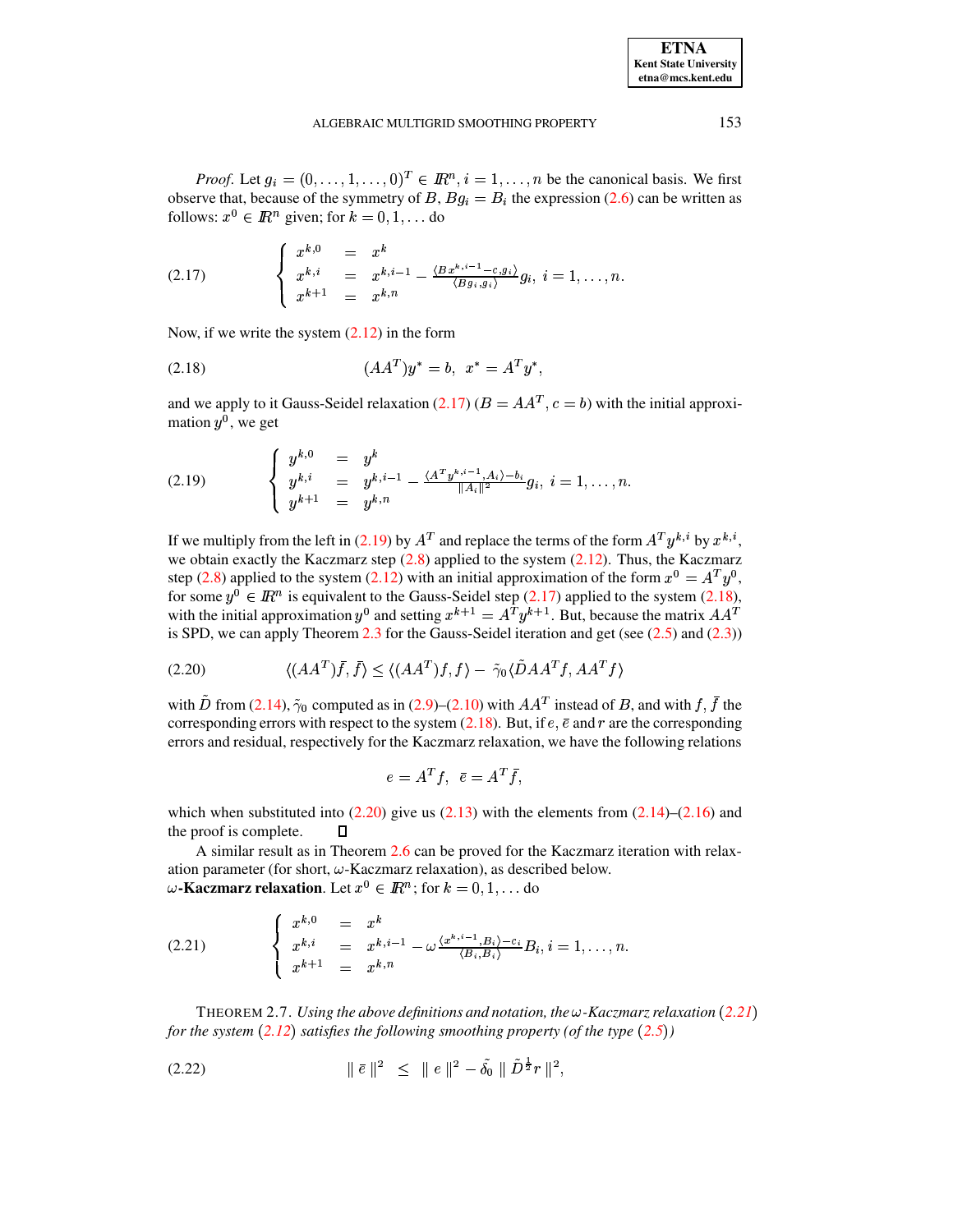*with D from* ([2.14](#page-2-4)) and

<span id="page-4-7"></span>
$$
\tilde{\delta}_0 = \frac{\omega(2-\omega)}{(1+\tilde{\delta}_-(A))(1+\tilde{\delta}_+(A))},
$$

<span id="page-4-6"></span>
$$
(2.24) \quad \tilde{\delta}_{-}(A) = \max_{1 \leq i \leq n} \sum_{j < i} \frac{|\langle A_i, A_j \rangle|}{\| A_i\| \| A_j\|}, \quad \tilde{\delta}_{+}(A) = \max_{1 \leq i \leq n} \sum_{j > i} \frac{|\langle A_i, A_j \rangle|}{\| A_i\| \| A_j\|}.
$$

*Proof.* As in the proof of Theorem [2.6](#page-2-8) we first show the equivalence between the  $\omega$ -Kaczmarz and the SOR relaxation  $(2.7)$  written in the form  $(2.17)$ ; see also [\[10\]](#page-11-9).  $\mathsf{\Pi}$ 

REMARK [2.8](#page-1-4). The Kaczmarz iteration  $(2.8)$  or  $(2.21)$  $(2.21)$  $(2.21)$  is less efficient as smoother than the Gauss-Seidel one  $(2.6)$  $(2.6)$  $(2.6)$  (see for a detailed discussion Remark 4.7.2, page 128 in [\[21\]](#page-12-2)). But, inspite of this, it has the advantage of being applicable to a much larger class of systems (than the classical square invertible ones).

<span id="page-4-0"></span>REMARK 2.9. We have to observe that in  $(2.13)$  $(2.13)$  $(2.13)$  and  $(2.22)$  $(2.22)$  $(2.22)$ , for the errors  $\bar{e}$  and e we have the Euclidean norm, instead of the energy one from  $(2.5)$  $(2.5)$  $(2.5)$ . Moreover, the proofs of Theorems [2.6](#page-2-8) and [2.7](#page-3-6) are based on Theorems [2.3](#page-1-3) and [2.4,](#page-2-2) i.e., the matrix  $B = AA^T$  must be SPD; thus, we cannot expect such a simple and direct extension of Theorems [2.6](#page-2-8) and [2.7](#page-3-6) to arbitrary noninvertible systems like  $(2.12)$  $(2.12)$  $(2.12)$ , because in such a case, the matrix  $AA<sup>T</sup>$  is no longer SPD. This extension will be proved in the next section of the paper, using a special technique.

**3. Smoothing property of Kaczmarz relaxation for arbitrary consistent systems.** Let A be an  $m \times n$  matrix with  $A_i \neq 0, \forall i = 1, \ldots m$  and  $b \in \mathbb{R}^m$  such that the system

<span id="page-4-1"></span>
$$
(3.1)\t\t\t\t Ax = b
$$

is consistent. We shall denote by  $S(A; b)$ ,  $N(A)$ ,  $R(A)$  the solutions set for [\(3.1\)](#page-4-1), null space and range of A, respectively. For a given vector subspace  $E \subset \mathbb{R}^q$ ,  $P_E(x)$  will be the orthogonal projection onto E of an element  $x \in \mathbb{R}^q$  and  $E^{\perp}$  will denote its orthogonal complement. If  $x_{LS}$  is the (unique) minimal norm solution of [\(3.1\)](#page-4-1) it is well known that (see, e.g., [\[3\]](#page-11-10), [\[8\]](#page-11-11))

<span id="page-4-2"></span>(3.2) 
$$
x_{LS} \in N(A)^{\perp} = R(A^T), \ \ S(A;b) = x_{LS} + N(A).
$$

Thus, for a vector  $z \in \mathbb{R}^n$  we shall denote by  $s(z)$  the solution vector (see [\(3.2\)](#page-4-2))

<span id="page-4-4"></span>(3.3) 
$$
s(z) = P_{N(A)}(z) + x_{LS} \in S(A;b).
$$

The Kaczmarz relaxation for [\(3.1\)](#page-4-1) can be written as (see [\(2.8\)](#page-1-4)): let  $x^0 \in \mathbb{R}^n$  be given; for  $k = 0, 1, 2 \ldots$ do

<span id="page-4-3"></span>(3.4) 
$$
\begin{cases} x^{k,0} = x^k \\ x^{k,i} = x^{k,i-1} - \frac{\langle x^{k,i-1}, A_i \rangle - b_i}{\|A_i\|^2} A_i, i = 1, \ldots, m. \\ x^{k+1} = x^{k,m} \end{cases}
$$

The following results are known (see, e.g., [\[20\]](#page-12-3)).

THEOREM 3.1. *For any*  $x^0 \in \mathbb{R}^n$ , the sequence  $(x^k)_{k \geq 0}$  generated by the algorithm *[3.4](#page-4-3) has the properties*

<span id="page-4-5"></span>(3.5) 
$$
P_{N(A)}(x^k) = P_{N(A)}(x^0), \ \forall k \ge 0
$$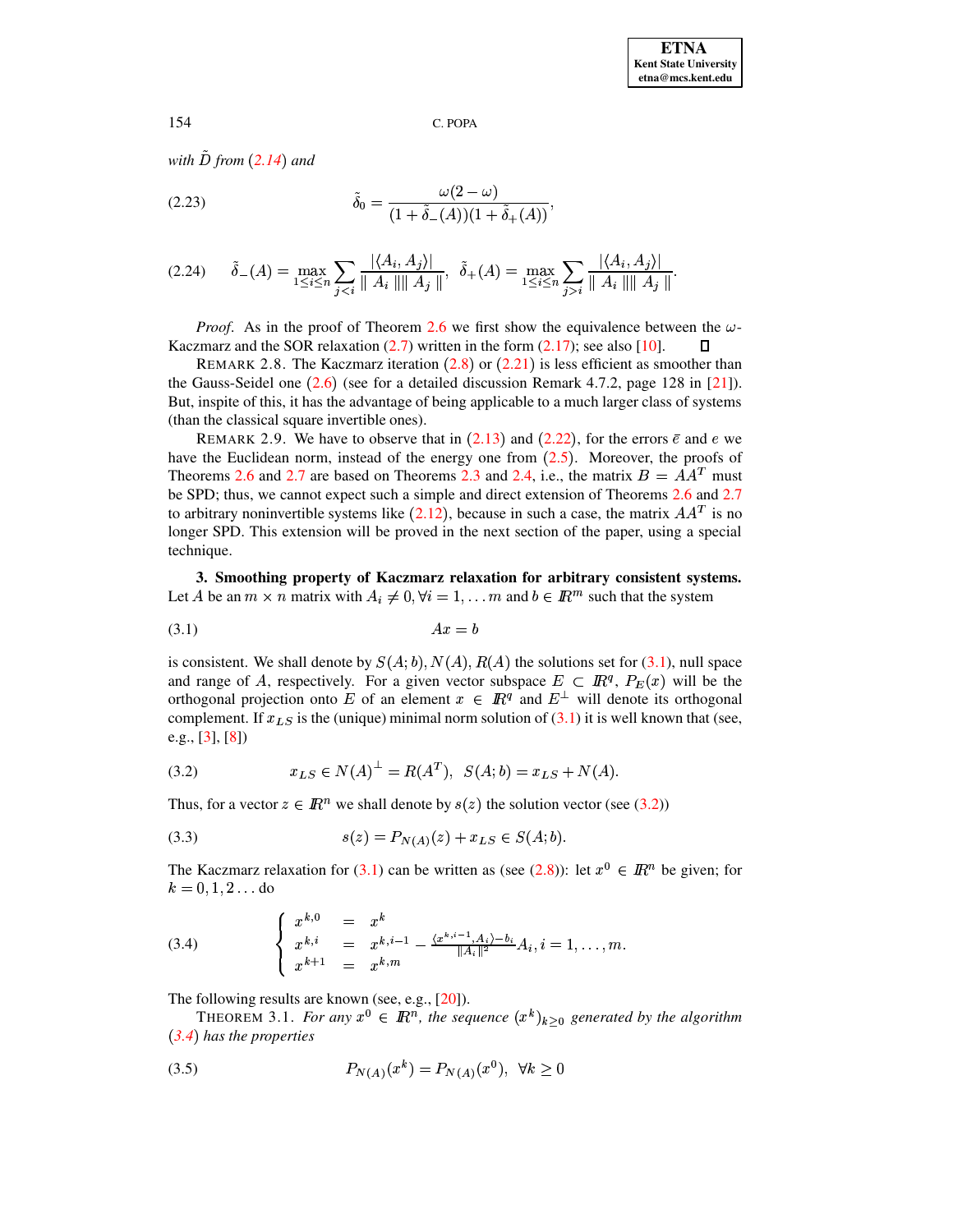#### ALGEBRAIC MULTIGRID SMOOTHING PROPERTY

and

<span id="page-5-7"></span>
$$
\lim_{k \to \infty} x^k = P_{N(A)}(x^0) + x_{LS} = s(x^0).
$$

Let now  $x \in \mathbb{R}^n$  be a current approximation of  $s(x^0)$  (generated by (3.4), for  $k = 0, x = x^0$ ) and  $\bar{x}$  the approximation after one step of (3.4) applied to x. Let  $e, \bar{e}, r$  be the corresponding errors and residual, defined by (according to  $(3.3)$  and  $(3.5)$ )

 $e = x - s(x^{0}), \ \ \bar{e} = \bar{x} - s(x^{0}), \ \ r = Ae = Ax - Ax_{LS} = Ax - b.$ 

Then, the generalization of Theorem  $2.6$  is the following.

THEOREM 3.2. Using the above definitions and notation, Kaczmarz relaxation (3.4) for the system  $(3.1)$  satisfies the smoothing property  $(2.13)$ – $(2.16)$ .

*Proof.* Step 1. According to (3.4), the computation of  $\bar{x}$  from x can be written as

<span id="page-5-2"></span>(3.6) 
$$
\begin{cases} x^{0} = x \\ x^{i} = x^{i-1} - \frac{\langle x^{i-1}, A_{i} \rangle - b_{i}}{\|A_{i}\|^{2}} A_{i}, i = 1, ..., m. \\ \bar{x} = x^{m} \end{cases}
$$

Let  $\{f_1, f_2, \ldots, f_m\}$  be the canonical basis in  $\mathbb{R}^m$  and  $e^i, r^i$  the errors and residuals defined by

<span id="page-5-1"></span>(3.7) 
$$
e^{i} = x^{i} - s(x^{0}), r^{i} = Ae^{i}, i = 1, ..., m.
$$

Then, for  $i = 1, ..., m$ , we obtain (by also using the equality  $A_i = A^T f_i$ )

<span id="page-5-0"></span>(3.8) 
$$
e^{i} = x^{i} - s(x^{0}) = x^{i-1} - \frac{\langle x^{i-1}, A_{i} \rangle - b_{i}}{\|A_{i}\|^{2}} A_{i} - s(x^{0})
$$

$$
= e^{i-1} - \frac{\langle x^{i-1}, A^{T} f_{i} \rangle - \langle b, f_{i} \rangle}{\|A_{i}\|^{2}} A_{i} = e^{i-1} - \frac{\langle r^{i-1}, f_{i} \rangle}{\|A_{i}\|^{2}} A_{i}
$$

and

<span id="page-5-6"></span>(3.9) 
$$
r^{i} = Ae^{i} = r^{i-1} - \frac{\langle r^{i-1}, f_i \rangle}{\| A_i \|^2} AA_i.
$$

From (3.8), taking the Euclidean norm and using again the equality  $A_i = A^T f_i$  and (3.7) we obtain

<span id="page-5-3"></span>
$$
(3.10) \quad \parallel e^{i} \parallel^{2} = \parallel e^{i-1} \parallel^{2} - 2 \frac{\langle r^{i-1}, f_{i} \rangle \langle e^{i-1}, A_{i} \rangle}{\|A_{i}\|^{2}} + \frac{\langle r^{i-1}, f_{i} \rangle^{2}}{\|A_{i}\|^{2}} \n= \parallel e^{i-1} \parallel^{2} - \frac{\langle r^{i-1}, f_{i} \rangle^{2}}{\|A_{i}\|^{2}} = \parallel e^{i-1} \parallel^{2} - \frac{\langle r^{i-1}, f_{i} \rangle^{2}}{\|A_{i}\|^{2}}, \forall i = 1, ..., m,
$$

where  $r_i^{i-1}$  is the *i*-th component of the residual vector  $r^{i-1}$ . But, because of (3.6) we have  $x^0 = x, \bar{x} = x^m$ , then  $e^0 = e, \bar{e} = e^m$ . Thus, summing up in (3.10), we get

<span id="page-5-4"></span>(3.11) 
$$
\|\bar{e}\|^2 = \|e\|^2 - \sum_{i=1}^m \frac{(r_i^{i-1})^2}{\|A_i\|^2}.
$$

**Step 2.** Let now  $r^* = (r_1^*, \dots, r_m^*)^T \in \mathbb{R}^m$  be the *dynamic residual* (as called in [7]), defined by

<span id="page-5-5"></span>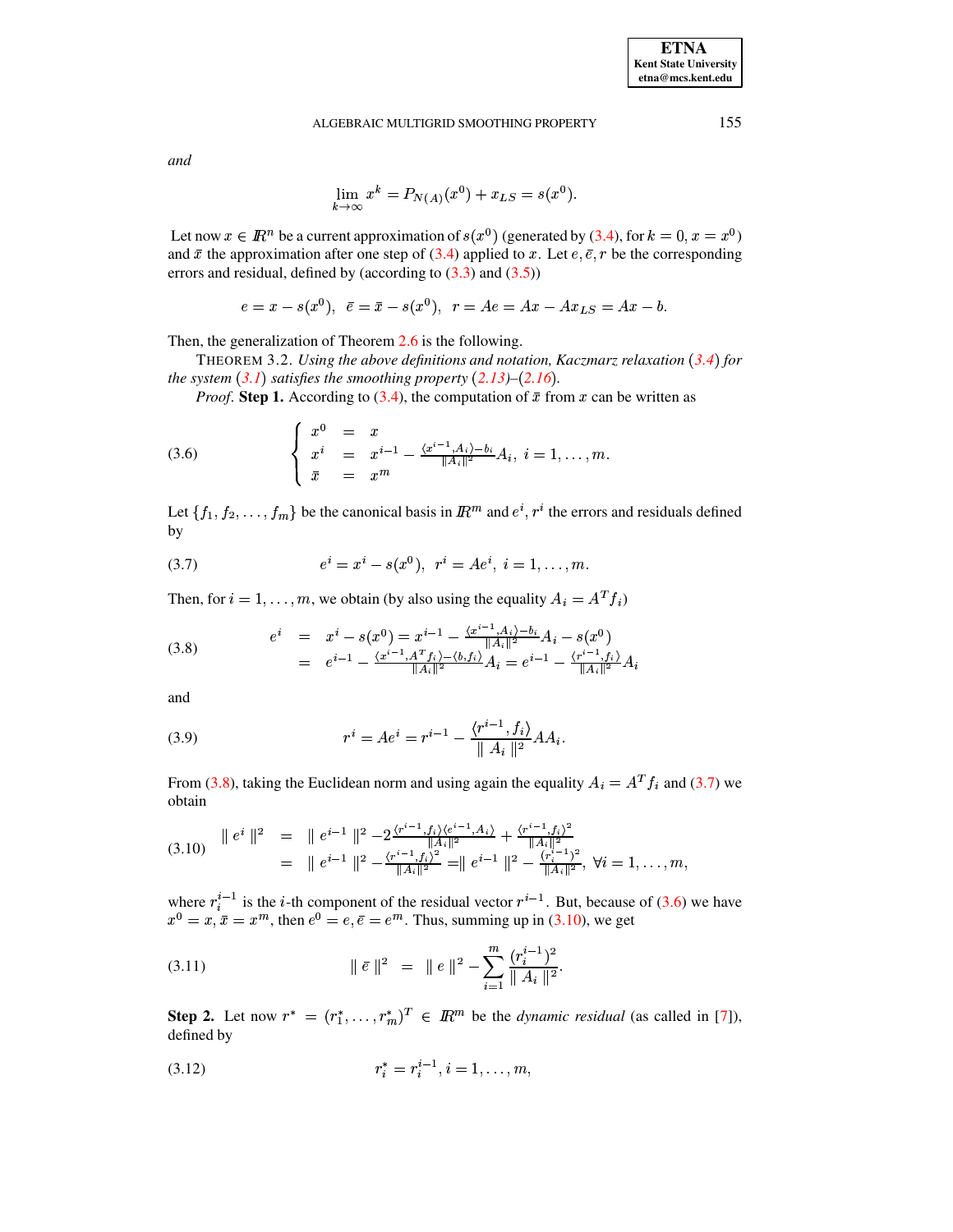**ETNA Kent State University**  $etna@mcs. kent.edu$ 

C. POPA

i.e.,  $r_i^*$  is the *i*-th component of the residual  $r^{i-1}$  (that is, the residual before the projection on the *i*-th equation of  $(3.6)$ ). From  $(3.11)$  and  $(3.12)$ , we then get

<span id="page-6-1"></span>(3.13) 
$$
\|\bar{e}\|^2 = \|e\|^2 - \sum_{i=1}^m \frac{(r_i^*)^2}{\|A_i\|^2} = \|e\|^2 - \|\tilde{D}^{\frac{1}{2}}r^*\|^2,
$$

with  $\tilde{D}$  from (2.14). On the other hand, from the equation (3.9), we successively obtain

(3.14) 
$$
r^{i} = r^{i-1} - \frac{\langle r^{i-1}, f_{i} \rangle}{\|A_{i}\|^{2}} A A^{T} f_{i} = r^{i-1} - (\hat{A} \hat{A}^{T}) f_{i} \langle r^{i-1}, f_{i} \rangle
$$

$$
= r^{i-1} - (\hat{A} \hat{A}^{T}) f_{i} f_{i}^{T} r^{i-1} = r^{i-1} - B E_{i} r^{i-1},
$$

where

<span id="page-6-0"></span>(3.15) 
$$
\hat{A} = \tilde{D}^{\frac{1}{2}}A, \ B = \hat{A}\hat{A}^T, \ E_i = f_i f_i^T.
$$

Thus,

$$
\begin{cases}\nr^1 = r^0 - BE_1r^0 = r - BE_1r, \\
r^2 = r^1 - BE_2r^1 = r - (BE_1r + BE_2r^1), \\
\cdots \\
r^{m-1} = r^{m-2} - BE_{m-1}r^{m-2} = r - (BE_1r + BE_2r^1 + \cdots + BE_{m-1}r^{m-2}).\n\end{cases}
$$

Then, from the definition of the matrices  $E_i$  in (3.15) and (3.12), we get  $r_1^* = r_1^0 = r_1$  and for  $i = 2, \ldots, m$ ,

$$
r_i^* = r_i - (B_{i1}r_1^0 + B_{i2}r_2^1 + \ldots + B_{i,i-1}r_i^{i-1})
$$

or in matrix form

<span id="page-6-2"></span>
$$
(3.16) \ \ r^* = \begin{bmatrix} r_1^0 \\ r_2^1 \\ \cdot \\ \cdot \\ \cdot \\ r_m^{m-1} \end{bmatrix} = r - \begin{bmatrix} 0 & 0 & 0 & \cdots & 0 & 0 \\ -B_{21} & 0 & 0 & \cdots & 0 & 0 \\ -B_{31} & -B_{32} & 0 & \cdots & 0 & 0 \\ \cdots & \cdots & \cdots & \cdots & \cdots & \cdots \\ -B_{m,1} & -B_{m,2} & -B_{m,3} & \cdots & -B_{m,m-1} & 0 \end{bmatrix} \begin{bmatrix} r_1^0 \\ r_2^1 \\ \vdots \\ \cdot \\ \cdot \\ \cdot \\ r_m^{m-1} \end{bmatrix}
$$

$$
= r - Lr^*,
$$

or (see also  $(3.13)$ )

<span id="page-6-4"></span>(3.17) 
$$
\tilde{D}^{\frac{1}{2}}r = \left(I + \tilde{D}^{\frac{1}{2}}L\tilde{D}^{-\frac{1}{2}}\right)\left(\tilde{D}^{\frac{1}{2}}r^*\right),
$$

where  $L$  is the corresponding strictly lower triangular matrix from  $(3.16)$ . **Step 3.** If C is a square matrix and  $\parallel$  C  $\parallel$ <sub>2</sub>,  $\parallel$  C  $\parallel$ <sub>∞</sub> are, respectively its spectral and infinity norm (see, e.g., [3]), we have

<span id="page-6-3"></span>
$$
(3.18) \t\t ||C||_2^2 = \rho(C^T C) \le ||C^T C||_{\infty} \le ||C^T||_{\infty} ||C||_{\infty}.
$$

Using  $(3.18)$  and taking the Euclidean norm in  $(3.17)$ , we obtain

<span id="page-6-5"></span>
$$
(3.19) \begin{array}{rcl} \|\tilde{D}^{\frac{1}{2}}r\|^{2} & \leq \|\,I + \tilde{D}^{\frac{1}{2}}L\tilde{D}^{-\frac{1}{2}}\|_{\infty}\|\,I + \tilde{D}^{-\frac{1}{2}}L^{T}\tilde{D}^{\frac{1}{2}}\|_{\infty}\|\,\tilde{D}^{\frac{1}{2}}r^{*}\|^{2} \\ & = \left(1 + \|\,\tilde{D}^{\frac{1}{2}}L\tilde{D}^{-\frac{1}{2}}\|_{\infty}\right)\left(1 + \|\,\tilde{D}^{-\frac{1}{2}}L^{T}\tilde{D}^{\frac{1}{2}}\|_{\infty}\right)\|\,\tilde{D}^{\frac{1}{2}}r^{*}\|^{2} \;.\end{array}
$$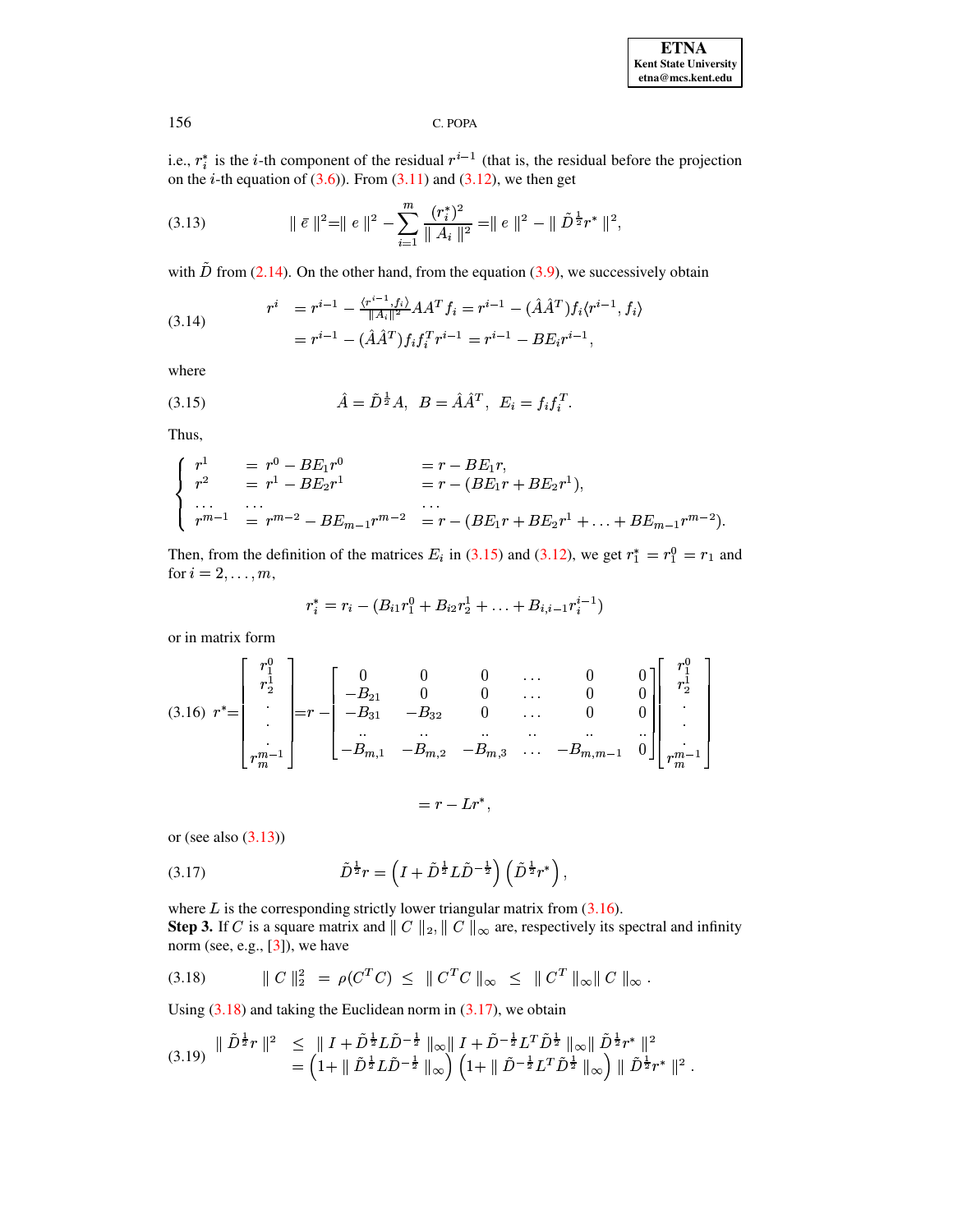$\Box$ 

#### ALGEBRAIC MULTIGRID SMOOTHING PROPERTY

But, a simple computation gives us

<span id="page-7-0"></span>
$$
(3.20) \t1 + || \tilde{D}^{\frac{1}{2}} L \tilde{D}^{-\frac{1}{2}} ||_{\infty} = \tilde{\gamma}_{-}(A), \ 1 + || \tilde{D}^{-\frac{1}{2}} L^{T} \tilde{D}^{\frac{1}{2}} ||_{\infty} = \tilde{\gamma}_{+}(A),
$$

with  $\tilde{\gamma}_{-}(A), \tilde{\gamma}_{+}(A)$  from (2.16). Then, using (3.13), (3.19) and (3.20), we get (2.13) and the proof is complete.  $\Box$ 

A similar result can be proved for  $\omega$ -Kaczmarz relaxation.

THEOREM 3.3. Using the above definitions and notation, the  $\omega$ -Kaczmarz relaxation for the system  $(3.1)$  satisfies the smoothing property  $(2.22)$ – $(2.24)$ .

*Proof.* The  $\omega$ -Kaczmarz relaxation (2.21) for the system (3.1) can be written as

$$
\begin{cases}\nx^0 = x \\
x^i = x^{i-1} - \omega \frac{\langle x^{i-1}, A_i \rangle - b_i}{\|A_i\|^2} A_i, \ i = 1, \dots, m. \\
\bar{x} = x^m\n\end{cases}
$$

As in the proof of Theorem 3.2, we get

$$
e^{i} = e^{i-1} - \omega(2-\omega) \frac{\langle r^{i-1}, f_i \rangle}{\| A_i \|^2} A_i
$$

and

$$
r^i=Ae^i=r^{i-1}-\omega(2-\omega)\frac{\langle r^{i-1},f_i\rangle}{\parallel A_i\parallel^2}AA_i.
$$

Then we proceed in exactly the same way as in the above mentioned proof.

4. Smoothing property of Kaczmarz Extended relaxation for arbitrary inconsistent systems. Let A and b be as in section 2. Instead of the consistent system  $(3.1)$ , we shall consider in this section the linear least squares formulation (inconsistent system)

for which we shall denote by  $LSS(A; b)$  and  $x_{LS}$  the set of its solutions and the minimal norm one, respectively. Let  $b_A$ ,  $b_A^*$  be defined by

<span id="page-7-1"></span>
$$
b_A = P_{R(A)}(b), \ \ b_A^* = P_{N(A^T)}(b).
$$

Then (see, e.g.,  $[3]$ )

<span id="page-7-4"></span>(4.2) 
$$
b = b_A + b_A^*, \text{LSS}(A; b) = S(A; b_A) = x_{LS} + N(A).
$$

Moreover, (see (3.3)) for any  $z \in \mathbb{R}^n$ , we have

$$
s(z) = P_{N(A)}(z) + x_{LS} \in LSS(A; b) = S(A; b_A).
$$

Thus we define (as in section 2) the error and residual by

<span id="page-7-2"></span>(4.3) 
$$
e = e(z) = z - s(z), \ \ r = Ae = Az - b_A.
$$

The Kaczmarz Extended algorithm for  $(4.1)$  (KE, for short), introduced in [12] (see also [13]) is the following.

**Kaczmarz Extended.** Let  $x^0 \in R^n$ ,  $y^0 = b$ ; for  $k = 0, 1, ...$  do

<span id="page-7-3"></span>(4.4) 
$$
\begin{cases} y^{k+1} = \Phi(y^k) = (\phi_1 \cdot \ldots \cdot \phi_n)(y^k), \\ b^{k+1} = b - y^{k+1}, \\ x^{k+1} = \text{Kaczmarz}(b^{k+1}; x^k), \end{cases}
$$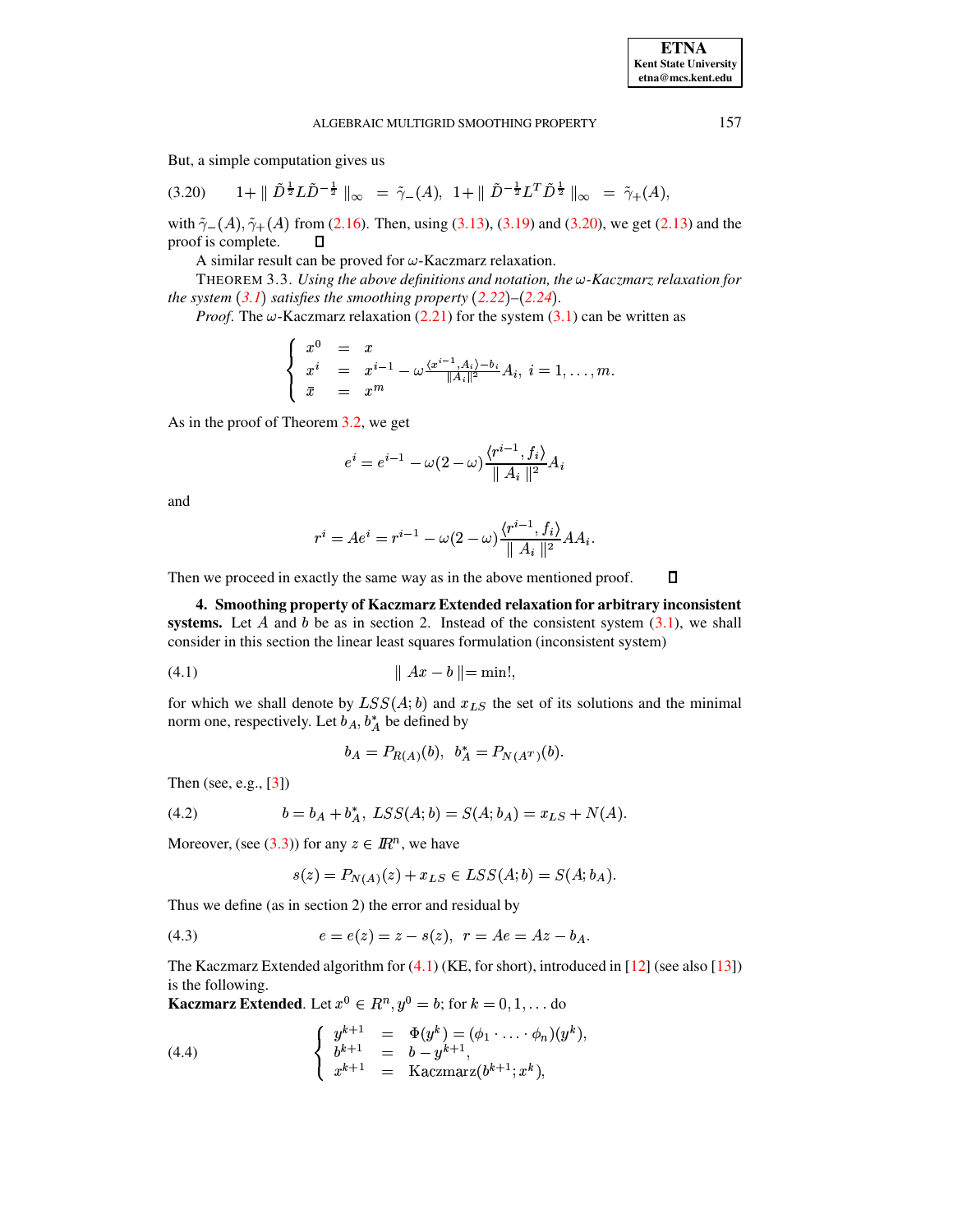where

$$
\phi_j(y) = y - \frac{\langle y, A^j \rangle}{\| A^j \|^2} A^j
$$

and  $A^j \neq 0, j = 1, ..., n$ , are the columns of A. In [14] we proved that the sequence  $(x^k)_{k \geq 0}$ generated with the above KE algorithm satisfies the relation (3.5). Then, if  $x = x^k$  (for some  $k > 0$ ) is a current approximation, we shall define the error (see (4.3)) by

$$
e = x - s(x^0).
$$

Let  $y = y^k$  be the corresponding element from the first step of (4.4) and  $\bar{y} = y^{k+1}$ , i.e.,

<span id="page-8-0"></span>(4.5) 
$$
\bar{y} = \Phi(y) = P_{N(A^T)}(y) + \tilde{\Phi}(y)
$$

where (see for details  $[13]$ )

<span id="page-8-1"></span>
$$
(4.6) \qquad \qquad \tilde{\Phi}(y) = \Phi P_{R(A)}(y) \in R(A).
$$

From  $(4.5)$  and  $(4.6)$ , we get that

$$
P_{N(A^T)}(\bar{y}) = P_{N(A^T)}(y).
$$

Thus (see also  $(4.2)$ )

<span id="page-8-2"></span>(4.7) 
$$
P_{N(A^T)}(\bar{y}) = P_{N(A^T)}(b) = b_A^*
$$

Then, if  $\bar{b} = b^{k+1}$  (see (4.4)), from (4.5) and (4.7), we obtain

$$
\bar{b} = b - \bar{y} = b_A - \tilde{y}
$$

where

REMARK 4.1. Returning to the original notation, from the above equalities  $(4.7)$ – $(4.9)$ , we obtain

<span id="page-8-3"></span>
$$
\tilde{y} = \tilde{\Phi}(y) = \tilde{\Phi}^k(b).
$$

Moreover, in [20] it is proved that  $\|\tilde{\Phi}\|_2 < 1$ . Thus

$$
\lim_{k \to \infty} \tilde{\Phi}^k(b) = 0.
$$

The extension of Theorem 3.2 to the problem  $(4.1)$ , for the KE algorithm  $(4.4)$  is the following.

<span id="page-8-5"></span>THEOREM 4.2. Using the above definitions and notation, the KE relaxation  $(4.4)$  for the (inconsistent) problem  $(4.1)$  satisfies the following smoothing property

<span id="page-8-4"></span>
$$
(4.10) \t\t\t || \bar{e} ||^2 \le ||e||^2 - \frac{\tilde{\gamma}_0}{2} || \tilde{D}^{\frac{1}{2}} r ||^2 + 2 || \tilde{D}^{\frac{1}{2}} \tilde{y} ||^2,
$$

with  $\tilde{D}$  and  $\tilde{\gamma}_0$  from (2.14)–(2.16).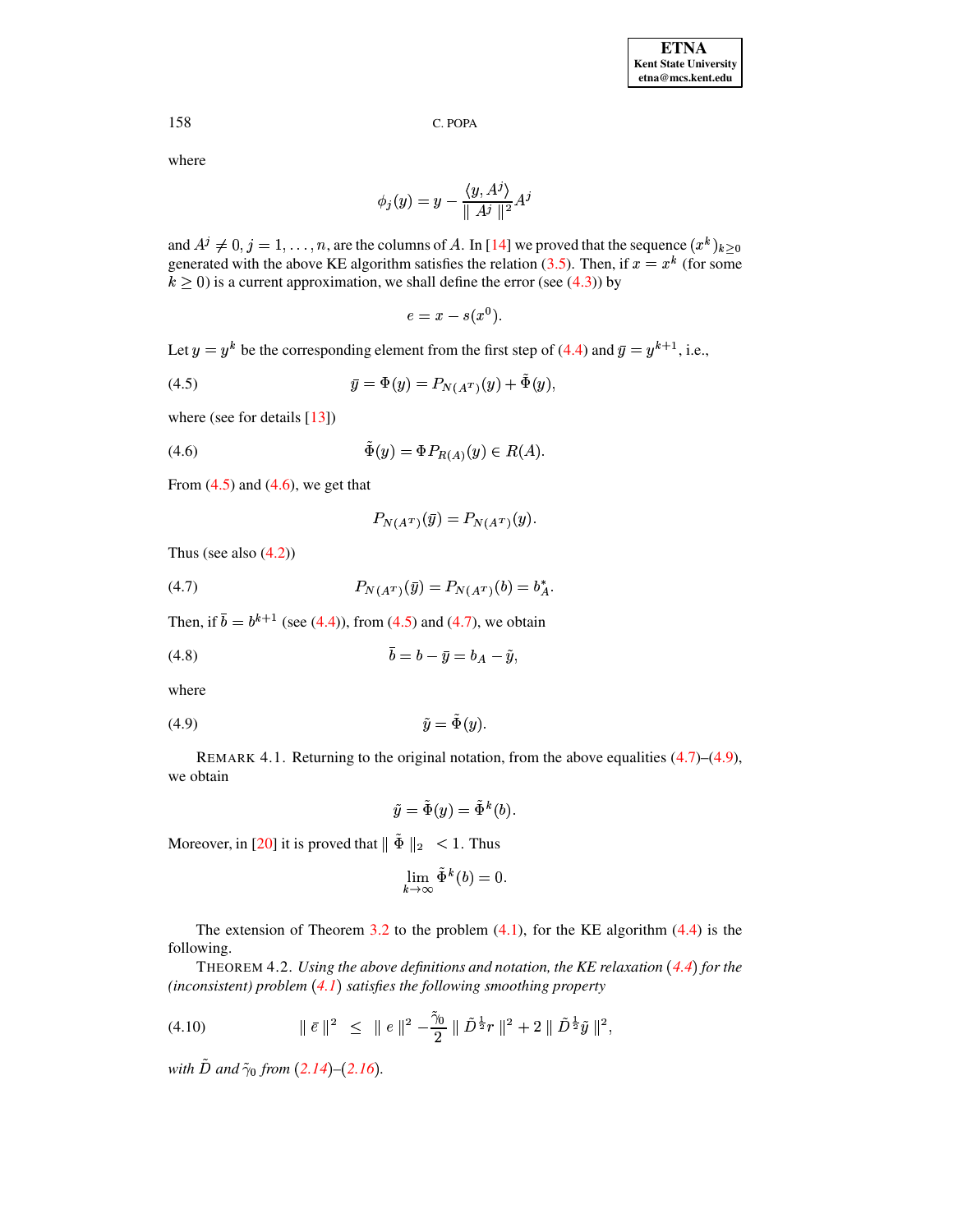# ALGEBRAIC MULTIGRID SMOOTHING PROPERTY 159

*Proof.* **Step 1.** The third step in [\(4.4\)](#page-7-3) can be written as (see also [\(2.8\)](#page-1-4))

$$
\left\{ \begin{array}{rcl} x^0 & = & x \\ x^i & = & x^{i-1} - \frac{\langle x^{i-1}, A_i \rangle - \bar{b}_i}{\|A_i\|^2} A_i, \ i = 1, \ldots, m. \\ \bar{x} & = & x^m \end{array} \right.
$$

Then, by defining the errors (see also  $(3.7)$ )

<span id="page-9-2"></span>(4.11) 
$$
e^{i} = x^{i} - s(x^{0}), i = 1, ..., m, \ \bar{e} = e^{m},
$$

we get

<span id="page-9-0"></span>
$$
(4.12) \t ei = xi - s(x0) = xi-1 - \frac{\langle x^{i-1}, A_i \rangle - (b_A)_i + \tilde{y}_i}{\|A_i\|^2} A_i - s(x0)
$$
  
= e<sup>i-1</sup> - \frac{\langle A x^{i-1} - b\_A, f\_i \rangle + \tilde{y}\_i}{\|A\_i\|^2} A\_i = e<sup>i-1</sup> - \frac{r\_i^{i-1}}{\|A\_i\|^2} A\_i - \frac{\tilde{y}\_i}{\|A\_i\|^2} A\_i.

From [\(4.12\)](#page-9-0) we obtain (by also using the relation  $A_i = A^T f_i$ )

<span id="page-9-1"></span>
$$
\begin{array}{rcl}\n\parallel e^{i} \parallel^{2} & = & \parallel e^{i-1} - \frac{r_{i}^{i-1}}{\|A_{i}\|^{2}} A_{i} \parallel^{2} + \frac{|\tilde{y}_{i}|^{2}}{\|A_{i}\|^{2}} A_{i} - 2\langle e^{i-1} - \frac{r_{i}^{i-1}}{\|A_{i}\|^{2}} A_{i}, \frac{\tilde{y}_{i}}{\|A_{i}\|^{2}} A_{i}\rangle \\
& = & \parallel e^{i-1} \parallel^{2} - 2\langle e^{i-1}, \frac{r_{i}^{i-1}}{\|A_{i}\|^{2}} A_{i}\rangle + \frac{(r_{i}^{i-1})^{2}}{\|A_{i}\|^{2}} + \frac{(\tilde{y}_{i})^{2}}{\|A_{i}\|^{2}} - 2\langle e^{i-1}, \frac{\tilde{y}_{i}}{\|A_{i}\|^{2}} A_{i}\rangle \\
& & + 2\langle \frac{r_{i}^{i-1}}{\|A_{i}\|^{2}} A_{i}, \frac{\tilde{y}_{i}}{\|A_{i}\|^{2}} A_{i}\rangle = & \parallel e^{i-1} \parallel^{2} - \frac{(r_{i}^{i-1})^{2}}{\|A_{i}\|^{2}} + \frac{(\tilde{y}_{i})^{2}}{\|A_{i}\|^{2}}, \quad \forall i = 1, \ldots, m.\n\end{array}
$$

Then by summing in  $(4.13)$ , using  $(4.11)$  and the notation from section 2, we get

<span id="page-9-4"></span>(4.14) 
$$
\|\bar{e}\|^2 = \|e\|^2 - \|\tilde{D}^{\frac{1}{2}}r^*\|^2 + \|\tilde{D}^{\frac{1}{2}}\tilde{y}\|^2.
$$

**Step 2.** From [\(4.12\)](#page-9-0) we obtain (see again the notation in section 2)

$$
\begin{array}{rl} r^i & = Ae^i = Ae^{i-1} - \frac{r_i^{i-1}}{\|A_i\|^2} AA_i - \frac{\tilde{y}_i}{\|A_i\|^2} AA_i \\ & = r^{i-1} - BE_ir^{i-1} - BE_i\tilde{y}, \ \ i=1,\ldots,m, \end{array}
$$

thus

$$
\begin{cases}\nr^1 & = r - BE_1r - BE_1\tilde{y}, \\
r^2 & = r - (BE_1r + BE_2r^1) - (BE_1 + BE_2)\tilde{y}, \\
\dots & \dots \\
r^{m-1} & = r - (BE_1r + BE_2r^1 + \dots + BE_{m-1}r^{m-2}) \\
-(BE_1 + BE_2 + \dots + BE_{m-1})\tilde{y}.\n\end{cases}
$$

Using the equality (see section 2)

$$
r^* = (r_1, r_2^1, \dots, r_m^{m-1})^T,
$$

we obtain

<span id="page-9-3"></span>(4.15) 
$$
\begin{cases}\nr_1^* = r_1, \\
r_2^* = r_2 - B_{21}r_1^* - B_{21}\tilde{y}_1, \\
r_3^* = r_3 - (B_{31}r_1^* + B_{32}r_2^*) - (B_{31}\tilde{y}_1 + B_{32}\tilde{y}_2), \\
\dots \\
r_m^* = r_m - (B_{m1}r_1^* + B_{m2}r_2^* + \dots + B_{m,m-1}r_{m-1}^*) - (B_{m1}\tilde{y}_1 + B_{m2}\tilde{y}_2 + \dots + B_{m,m-1}\tilde{y}_{m-1}).\n\end{cases}
$$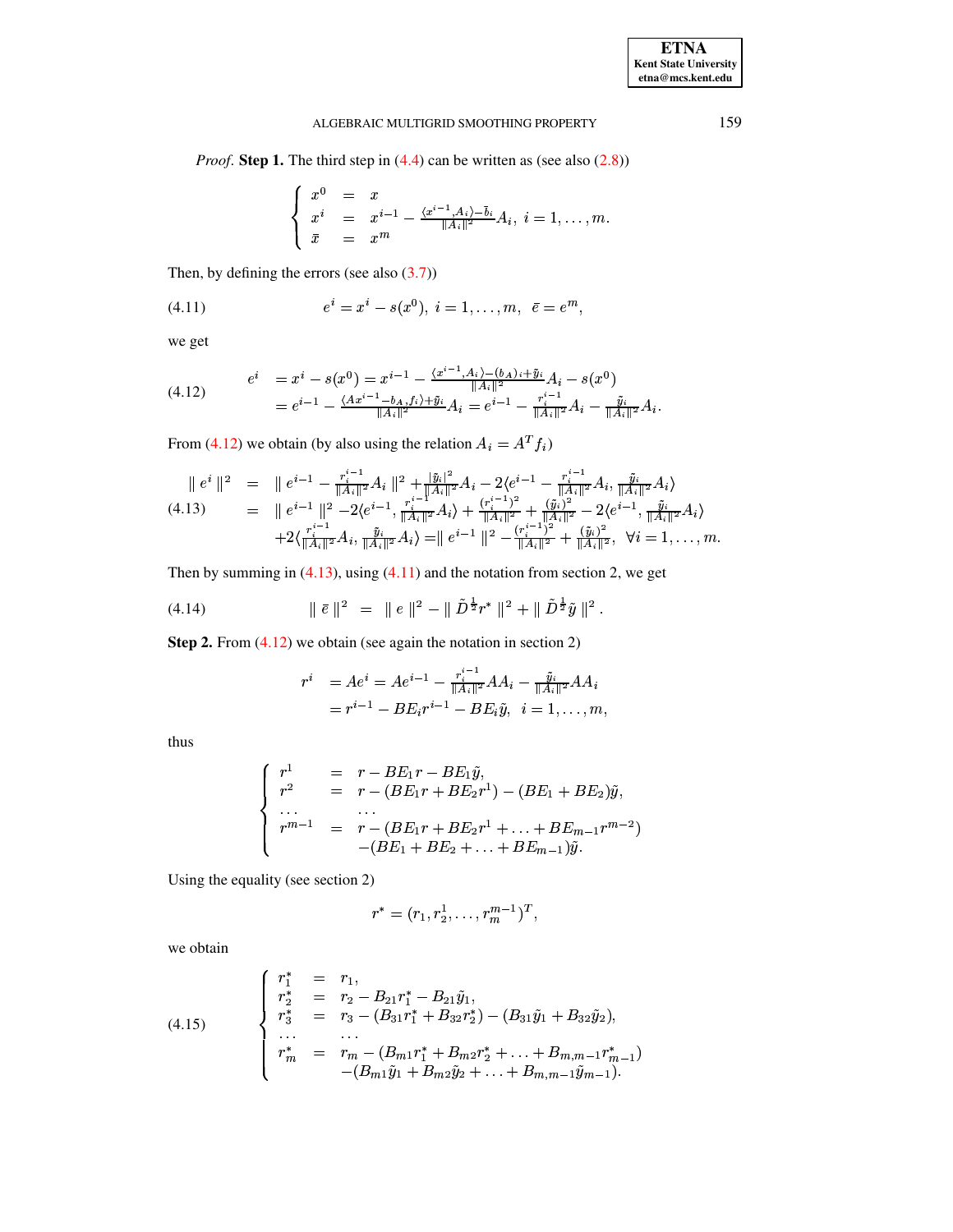Writing  $(4.15)$  in matrix form

| $r_{1}^*$<br>$r_{2}$      | r.<br>$r_{2}$ |   | $r^*$<br>$r_{\gamma}$ | $\tilde y_2$                             |
|---------------------------|---------------|---|-----------------------|------------------------------------------|
|                           | $\bullet$     | ⊥ |                       | $\bullet$<br>٠                           |
|                           |               |   |                       |                                          |
| $r^*$<br>$\boldsymbol{m}$ | m<br>$r_m$    |   | r<br>$\boldsymbol{m}$ | $\tilde{\phantom{a}}$<br>$\tilde{{y}}_m$ |

with L from  $(3.16)$ , we get

<span id="page-10-0"></span>

From  $(4.16)$  we obtain as in section 2

<span id="page-10-1"></span>(4.17) 
$$
(I + L)r^* + L\tilde{y} = r \Leftrightarrow (I + \tilde{L})(\tilde{D}^{\frac{1}{2}}r^*) + \tilde{L}(\tilde{D}^{\frac{1}{2}}\tilde{y}) = \tilde{D}^{\frac{1}{2}}r,
$$

where

<span id="page-10-2"></span>(4.18) 
$$
\tilde{L} = \tilde{D}^{\frac{1}{2}} L \tilde{D}^{-\frac{1}{2}}
$$

Using  $(4.17)$  and  $(4.18)$ , it follows that

<span id="page-10-3"></span>
$$
\|\tilde{D}^{\frac{1}{2}}r\|^2 \leq \| (I + \tilde{L})(\tilde{D}^{\frac{1}{2}}r^*) + \tilde{L}(\tilde{D}^{\frac{1}{2}}\tilde{y}) \|^2
$$
  
\n
$$
\leq 2 \left[ \| I + \tilde{L} \|_2^2 \| \tilde{D}^{\frac{1}{2}}r^* \|^2 + \| \tilde{L} \|_2^2 \| \tilde{D}^{\frac{1}{2}}\tilde{y} \|^2 \right]
$$
  
\n
$$
\leq 2 \left[ (1 + \| \tilde{L} \|_{\infty})(1 + \| \tilde{L}^T \|_{\infty}) \| \tilde{D}^{\frac{1}{2}}r^* \| + \| \tilde{L} \|_{\infty} \| \tilde{L}^T \|_{\infty} \| \tilde{D}^{\frac{1}{2}}\tilde{y} \|^2 \right]
$$
  
\n
$$
\leq 2 \left[ (1 + \| \tilde{L} \|_{\infty})(1 + \| \tilde{L}^T \|_{\infty}) \right] \left( \| \tilde{D}^{\frac{1}{2}}r^* \|^2 + \| \tilde{D}^{\frac{1}{2}}\tilde{y} \|^2 \right).
$$

From  $(4.19)$  and  $(2.15)$ , we then obtain

$$
\|\tilde{D}^{\frac{1}{2}}r^*\|^2 \geq \frac{\tilde{\gamma}_0}{2} \|\tilde{D}^{\frac{1}{2}}r\|^2 - \|\tilde{D}^{\frac{1}{2}}\tilde{y}\|^2,
$$

which together with  $(4.14)$  gives us  $(4.10)$  and the proof is complete.  $\Box$ 

A similar result can be derived for the Kaczmarz Extended algorithm with Relaxation Parameters (KERP, for short), introduced in [13].<br>KERP. Let  $x^0 \in R^n$ ,  $y^0 = b$ ; for  $k = 0, 1, ...$  do

<span id="page-10-4"></span>(4.20) 
$$
\begin{cases} y^{k+1} = \Phi(\alpha; y^k) = (\phi_1 \cdot \ldots \cdot \phi_n)(\alpha; y^k), \\ b^{k+1} = b - y^{k+1}, \\ x^{k+1} = \omega - \text{Kaczmarz}(b^{k+1}; x^k), \end{cases}
$$

where

$$
\phi_j(\alpha; y) = y - \alpha \frac{\langle y, A^j \rangle}{\| A^j \|^2} A^j.
$$

<span id="page-10-5"></span>THEOREM 4.3. Using the above definitions and notation, KERP relaxation (4.20) for the (inconsistent) problem  $(4.1)$  satisfies the following smoothing property

$$
\|\bar{e}\|^2 \leq \|e\|^2 - \frac{\tilde{\delta}_0}{2} \|\tilde{D}^{\frac{1}{2}}r\|^2 + 2 \|\tilde{D}^{\frac{1}{2}}\tilde{y}(\alpha)\|^2,
$$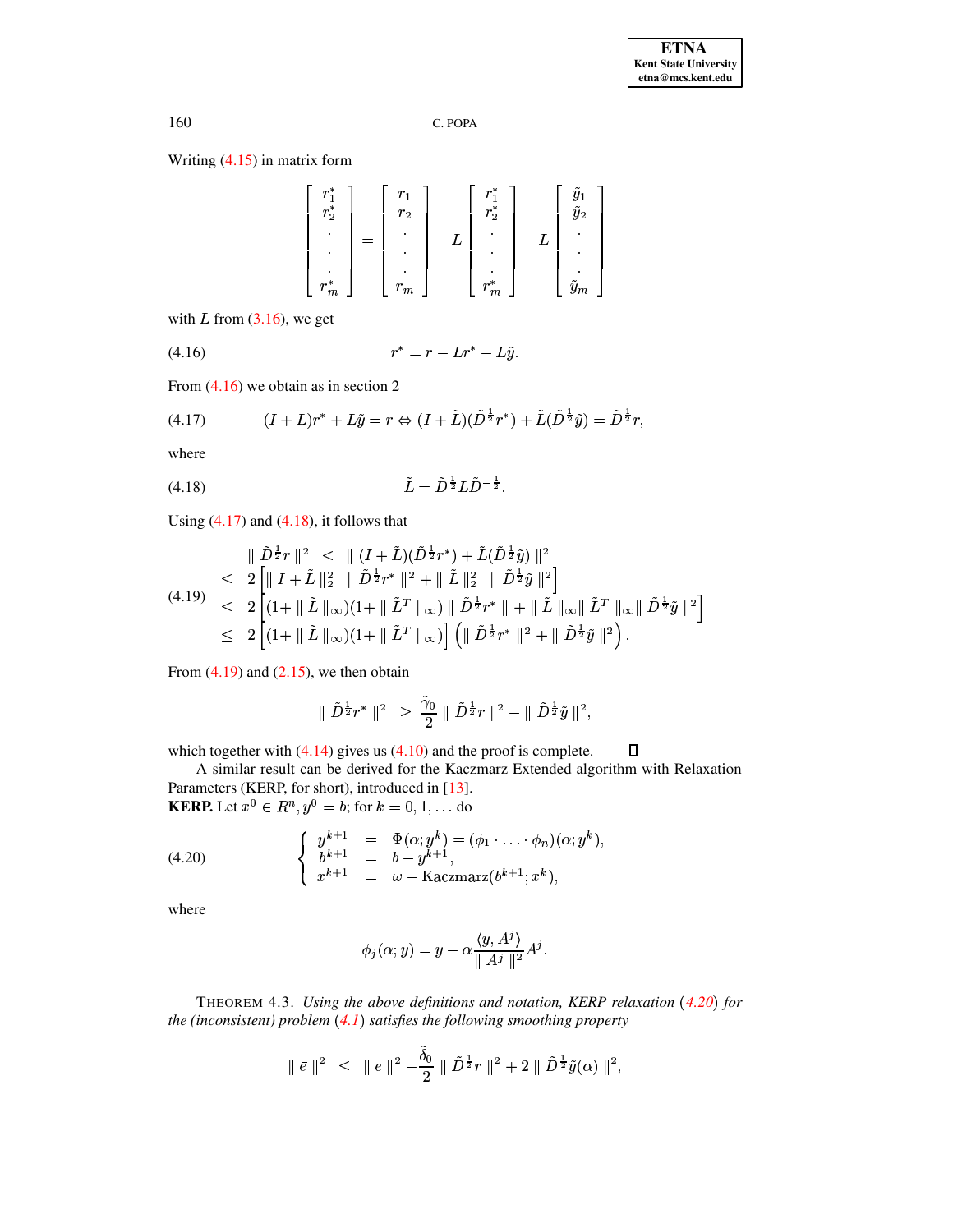$\Box$ 

### ALGEBRAIC MULTIGRID SMOOTHING PROPERTY 161

*with*  $D$  and  $\delta_0$  from ([2.14](#page-2-4)), ([2.23](#page-4-7)), and  $\tilde{y}(\alpha) = \Phi(\alpha; y)$ .

*Proof.* Apply Theorems  $4.3$  and  $2.7$  to  $\omega$ -Kaczmarz relaxation.

REMARK 4.4. The result from Theorem [3.2](#page-5-7) is not a particular case of Theorem [4.2.](#page-8-5) Indeed, if  $b \in R(A)$  for the problem ([4.1](#page-7-1)), we have  $b_A^* = 0$ . Thus,  $\bar{y} = \tilde{y} \in R(A)$ , but we cannot drop the term  $2 \parallel D^{\frac{1}{2}} \tilde{y} \parallel^2$  in ([4.10](#page-8-4)). Thus, in the consistent case Theorems [3.2](#page-5-7) and [4.2](#page-8-5) provide two smoothing properties for two different algorithms: Kaczmarz and Kaczmarz Extended.

**5. Final comments and further developments.** In this paper we formulated and proved AMG smoothing properties for the classical Kaczmarz and Kaczmarz Extended algorithms in the general case of arbitrary rectangular systems, either consistent or in least squares formulation. In the consistent case, our result for classical Kaczmarz relaxation (Theorem [3.2\)](#page-5-7) generalizes the well-known result for square invertible matrices (Theorem [2.6\)](#page-2-8). The general character of the matrices involved in the above theory makes extension to AMG to general least squares problems possible. Some steps in this direction have been taken in [\[15\]](#page-11-15) and [\[9\]](#page-11-16), but both the theoretical development and experiments are in initial phases.

**Acknowledgement.** The author thanks the two referees for their comments and suggestions which improved some important parts of the original version of the paper.

#### **REFERENCES**

- <span id="page-11-5"></span>[1] A. ARICÓ, M. DONATELLI, AND S. SERRA-CAPIZZANO, *V-cycle optimal convergence for certain (multilevel) structured linear systems*, SIAM J. Matrix Anal. Appl., 26 (2004), pp. 186-214.
- <span id="page-11-6"></span>[2] A. ARICO´ AND M. DONATELLI,*V-cycle multigrid for multilevel algebras: proof of optimality*, Numer. Math., 105 (2007), pp. 511-547.
- <span id="page-11-10"></span><span id="page-11-0"></span>[3] A. BJO¨ RCK, *Numerical Methods for Least Squares Problems*, SIAM, Philadelphia, PA, 1996.
- [4] A. BRANDT, S. MCCORMICK, AND J. RUGE, *Algebraic multigrid (AMG) for automatic multigrid solution with application to geodetic computations*, Technical Report, Institute for Computational Studies, Colorado State University, 1982.
- <span id="page-11-2"></span>[5] A. BRANDT, *Algebraic multigrid theory: the symmetric case (a preliminary version)*, in Preliminary Proceedings for the International Multigrid Conference (Copper Mountain, Colorado), April, 1983.
- <span id="page-11-7"></span><span id="page-11-1"></span>[6] A. BRANDT, S. MCCORMICK, AND J. RUGE, *Algebraic multigrid (AMG) for sparse matrix equations*, in Sparsity and Its Applications, D.J. Evans, ed., Cambridge University Press, Cambridge, 1984.
- [7] A. BRANDT, *Algebraic multigrid theory: the symmetric case*, Appl. Math. Comp., 19 (1986), pp. 23–56.
- <span id="page-11-11"></span>[8] Y. CENSOR AND A. Z. STAVROS, *Parallel Optimization: Theory, Algorithms and Applications*, Oxford Univ. Press, New York, 1997.
- <span id="page-11-16"></span>[9] H. KÖSTLER, C. POPA, M. PRÜMMER, AND U. RÜDE, *Towards an algebraic multigrid method for tomographic image reconstruction - improving convergence of ART*, Paper 476 in Electronic Proceedings of the European Conference on Computational Fluid Dynamics ECCOMAS CFD 2006, The Netherlands, 2006.
- <span id="page-11-9"></span><span id="page-11-8"></span>[10] F. NATTERER, *The Mathematics of Computerized Tomography*, John Wiley and Sons, New York, 1986.
- <span id="page-11-12"></span>[11] C. POPA, *On smoothing property of the SOR relaxation*, Studii si Cercetari Matematice, 41 (1989), pp. 399– 406.
- [12] C. POPA, *Least-squares solution of overdetermined inconsistent linear systems using Kaczmarz's relaxation*, Internat. J. Comput. Math., 55 (1995), pp. 79–89.
- <span id="page-11-13"></span>[13] C. POPA, *Extensions of block-projections methods with relaxation parameters to inconsistent and rankdefficient least-squares problems*, BIT, 38 (1998), pp. 151–176.
- <span id="page-11-14"></span>[14] C. POPA, *Characterization of the solutions set of inconsistent least-squares problems by an extended Kaczmarz algorithm*, Korean J. Comp. Appl. Math., 6 (1999), pp. 51–64.
- <span id="page-11-15"></span>[15] M. PRU¨ MMER, H. KOSTLER, J. HORNEGGER, AND U. RU¨ DE, *A full multigrid technique to accelerate an ART scheme for tomographic image reconstruction*, in Proceedings of ASIM Conference, September 12-15 2005, SCS Publishing House, Erlangen, Germany, pp. 632–637.
- <span id="page-11-3"></span>[16] J. RUGE, *Algebraic multigrid (AMG) for geodetic survey problems*, in Preliminary Proceedings for the International Multigrid Conference (Copper Mountain, Colorado), April, 1983, 24 pages.
- <span id="page-11-4"></span>[17] J. RUGE AND K. STÜBEN, *Algebraic Multigrid (AMG)*, Arbeitspapiere der GMD Bonn 210, GMD, Bonn, Germany, 1986.